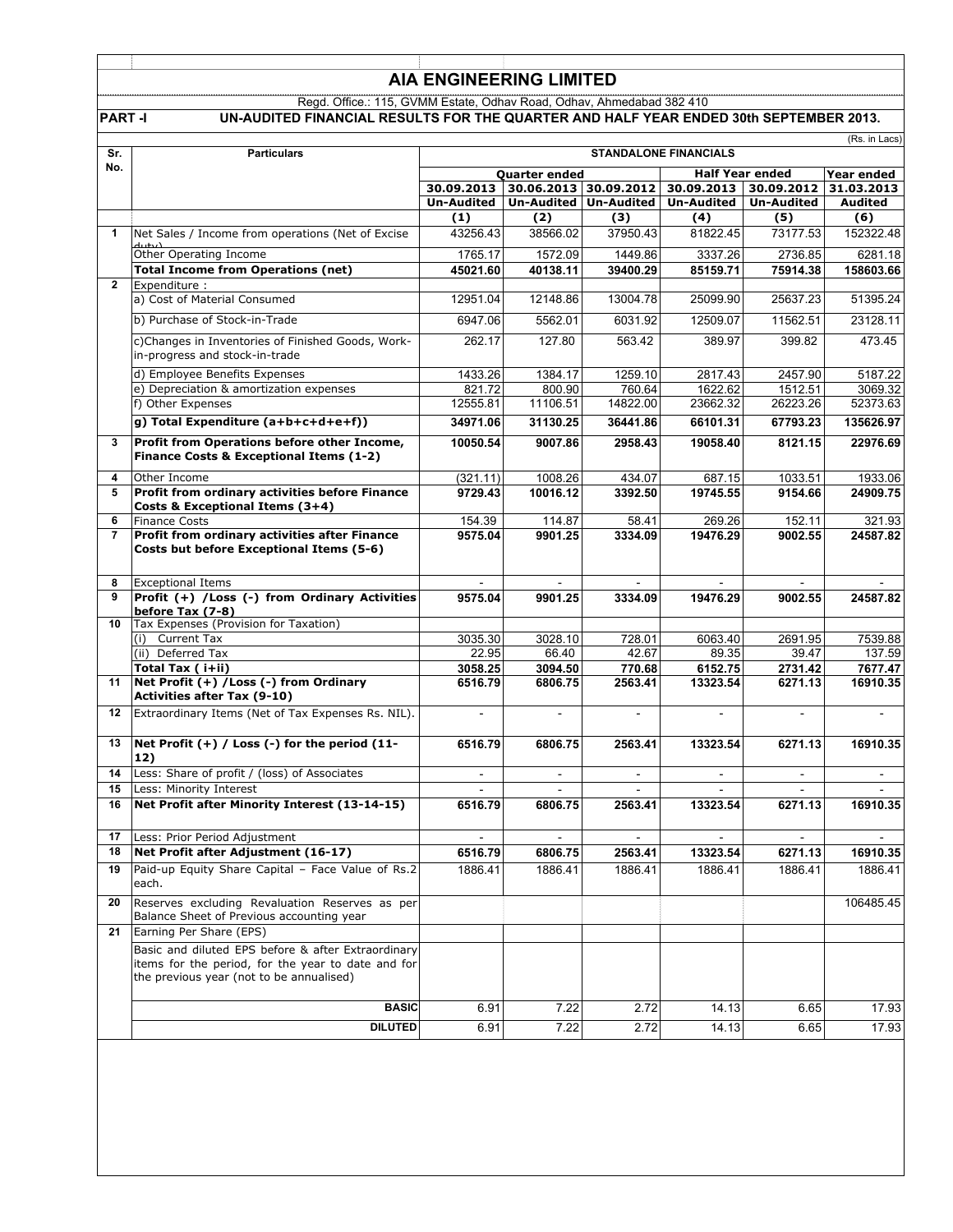# **AIA ENGINEERING LIMITED**

Regd. Office.: 115, GVMM Estate, Odhav Road, Odhav, Ahmedabad - 382 410

# **PART - II UN-AUDITED FINANCIAL RESULTS FOR THE QUARTER AND HALF YEAR ENDED 30th SEPTEMBER 2013.**

| Sr.            | <b>Particulars</b>                                                                           | <b>STANDALONE FINANCIALS</b> |                          |                       |                 |            |            |  |
|----------------|----------------------------------------------------------------------------------------------|------------------------------|--------------------------|-----------------------|-----------------|------------|------------|--|
| No.            |                                                                                              | <b>Quarter ended</b>         |                          |                       | Half year ended |            | Year ended |  |
|                |                                                                                              | 30.09.2013                   |                          | 30.06.2013 30.09.2012 | 30.09.2013      | 30.09.2012 | 31.03.2013 |  |
| А.             | <b>PARTICULARS OF SHAREHOLDING</b>                                                           |                              |                          |                       |                 |            |            |  |
| 1              | Public Shareholding                                                                          |                              |                          |                       |                 |            |            |  |
|                | No. of Equity Shares                                                                         | 36171250                     | 36171250                 | 36171250              | 36171250        | 36171250   | 36171250   |  |
|                | Percentage of Shareholding                                                                   | 38.35%                       | 38.35%                   | 38.35%                | 38.35%          | 38.35%     | 38.35%     |  |
| $\overline{2}$ | Promoters & Promoter group Shareholding                                                      |                              |                          |                       |                 |            |            |  |
|                | (a) - Pledged/Encumbered - Number of Shares                                                  | <b>NIL</b>                   | <b>NIL</b>               | <b>NIL</b>            | <b>NIL</b>      | <b>NIL</b> | <b>NIL</b> |  |
|                | Percentage of shares (as a % of the total<br>$\sim$                                          | N.A.                         | N.A.                     | N.A.                  | N.A.            | N.A.       | N.A.       |  |
|                | shareholding of promoter and<br>promoter group)                                              |                              |                          |                       |                 |            |            |  |
|                | - Percentage of shares (as a % of the total share                                            | N.A.                         | N.A.                     | N.A.                  | N.A.            | N.A.       | N.A.       |  |
|                | capital of the Company).                                                                     |                              |                          |                       |                 |            |            |  |
|                | (b) Non-encumbered                                                                           |                              |                          |                       |                 |            |            |  |
|                | - Number of Shares                                                                           | 58149120                     | 58149120                 | 58148915              | 58149120        | 58148915   | 58149120   |  |
|                | Percentage of shares (as a % of the total<br>shareholding of promoter and<br>promoter group) | 100%                         | 100%                     | 100%                  | 100%            | 100%       | 100%       |  |
|                | - Percentage of shares (as a % of the total share                                            | 61.65%                       | 61.65%                   | 61.65%                | 61.65%          | 61.65%     | 61.65%     |  |
|                | capital of the Company).                                                                     |                              |                          |                       |                 |            |            |  |
|                |                                                                                              |                              |                          |                       |                 |            |            |  |
|                | <b>Particulars</b>                                                                           |                              | 3 month ended 30.09.2013 |                       |                 |            |            |  |
| в              | <b>INVESTOR COMPLAINTS</b>                                                                   |                              |                          |                       |                 |            |            |  |
|                | Pending at the beginning of the year                                                         |                              | <b>NIL</b>               |                       |                 |            |            |  |
|                | Received during the quarter                                                                  |                              |                          |                       |                 |            |            |  |
|                | Disposed of during the quarter                                                               |                              |                          |                       |                 |            |            |  |
|                | Remaining unresolved at the end of the quarter                                               |                              | <b>NIL</b>               |                       |                 |            |            |  |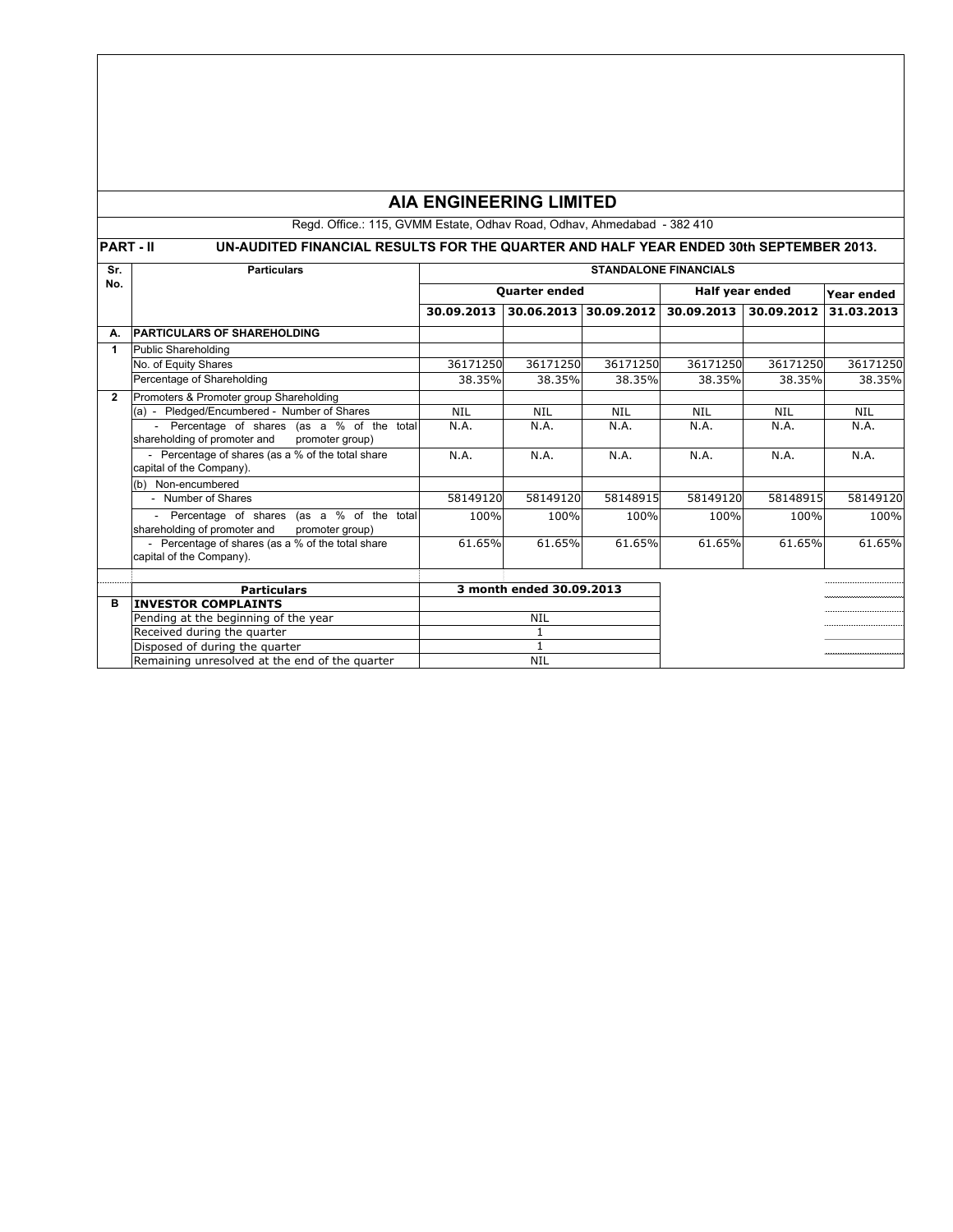## **AIA ENGINEERING LIMITED**

Regd. Office.: 115, GVMM Estate, Odhav Road, Odhav, Ahmedabad 382 410

PART - I UN-AUDITED FINANCIAL RESULTS FOR THE QUARTER AND HALF YEAR ENDED 30th SEPTEMBER 2013.

| Sr.            | <b>CONSOLIDATED FINANCIALS</b><br><b>Particulars</b>                                                                                                 |                    |                    |                                                                                       |                     | (Rs. in Lacs)            |                              |  |
|----------------|------------------------------------------------------------------------------------------------------------------------------------------------------|--------------------|--------------------|---------------------------------------------------------------------------------------|---------------------|--------------------------|------------------------------|--|
| No.            |                                                                                                                                                      |                    |                    |                                                                                       |                     |                          |                              |  |
|                |                                                                                                                                                      |                    | Quarter ended      |                                                                                       |                     | <b>Half Year ended</b>   | Year ended                   |  |
|                |                                                                                                                                                      | Un-Audited         | Un-Audited         | 30.09.2013   30.06.2013   30.09.2012   30.09.2013   30.09.2012  <br><b>Un-Audited</b> |                     | Un-Audited Un-Audited    | 31.03.2013<br><b>Audited</b> |  |
|                |                                                                                                                                                      | (1)                | (2)                | (3)                                                                                   | (4)                 | (5)                      | (6)                          |  |
| 1              | Net Sales / Income from operations (Net of Excise                                                                                                    | 47396.64           | 46971.13           | 42579.40                                                                              | 94367.77            | 85046.72                 | 168822.81                    |  |
|                |                                                                                                                                                      |                    |                    |                                                                                       |                     |                          |                              |  |
|                | Other Operating Income                                                                                                                               | 1778.48            | 1573.79            | 1450.61                                                                               | 3352.27             | 2737.60                  | 6308.26                      |  |
| $\overline{2}$ | <b>Total Income from Operations (net)</b>                                                                                                            | 49175.12           | 48544.92           | 44030.01                                                                              | 97720.04            | 87784.32                 | 175131.07                    |  |
|                | Expenditure :<br>a) Cost of Material Consumed                                                                                                        | 17571.78           | 16300.73           | 17513.51                                                                              | 33872.51            | 34149.67                 | 68593.16                     |  |
|                |                                                                                                                                                      |                    |                    |                                                                                       |                     |                          |                              |  |
|                | b) Purchase of Stock-in-Trade                                                                                                                        |                    |                    |                                                                                       |                     |                          |                              |  |
|                | c)Changes in Inventories of Finished Goods, Work-<br>in-progress and stock-in-trade                                                                  | 314.85             | 4921.82            | 356.15                                                                                | 5236.67             | 1012.52                  | (3163.26)                    |  |
|                | d) Employee Benefit Expenses                                                                                                                         | 2306.70            | 2121.67            | 1994.85                                                                               | 4428.37             | 3847.59                  | 8089.34                      |  |
|                | e) Depreciation & amortization expenses                                                                                                              | 913.16             | 888.62             | 855.22                                                                                | 1801.78             | 1699.26                  | 3448.40                      |  |
|                | f) Other Expenses                                                                                                                                    | 17707.75           | 14808.66           | 18624.59                                                                              | 32516.41            | 35217.23                 | 70588.03                     |  |
|                | g) Total Expenditure (a+b+c+d+e+f))                                                                                                                  | 38814.24           | 39041.50           | 39344.32                                                                              | 77855.74            | 75926.27                 | 147555.67                    |  |
| 3              | Profit from Operations before other Income,                                                                                                          | 10360.88           | 9503.42            | 4685.69                                                                               | 19864.30            | 11858.05                 | 27575.40                     |  |
|                | Finance Costs & Exceptional Items (1-2)                                                                                                              |                    |                    |                                                                                       |                     |                          |                              |  |
| 4              | Other Income                                                                                                                                         | 469.40             | 400.19             | 465.30                                                                                | 869.59              | 1116.98                  | 2131.94                      |  |
| 5              | Profit from ordinary activities before Finance<br>Costs & Exceptional Items (3+4)                                                                    | 10830.28           | 9903.61            | 5150.99                                                                               | 20733.89            | 12975.03                 | 29707.34                     |  |
| 6              | <b>Finance Costs</b>                                                                                                                                 | 194.36             | 157.15             | 126.49                                                                                | 351.51              | 282.32                   | 549.85                       |  |
| $\overline{7}$ | Profit from ordinary activities after Finance                                                                                                        | 10635.92           | 9746.46            | 5024.50                                                                               | 20382.38            | 12692.71                 | 29157.49                     |  |
|                | Costs but before Exceptional Items (5-6)                                                                                                             |                    |                    |                                                                                       |                     |                          |                              |  |
| 8              | <b>Exceptional Items</b>                                                                                                                             |                    |                    |                                                                                       |                     | $\overline{\phantom{a}}$ | $\overline{a}$               |  |
| 9              | Profit (+) /Loss (-) from Ordinary Activities                                                                                                        | 10635.92           | 9746.46            | 5024.50                                                                               | 20382.38            | 12692.71                 | 29157.49                     |  |
|                | before Tax (7-8)                                                                                                                                     |                    |                    |                                                                                       |                     |                          |                              |  |
| 10             | Tax Expenses (Provision for Taxation)                                                                                                                |                    |                    |                                                                                       |                     |                          |                              |  |
|                | (i) Current Tax                                                                                                                                      | 3231.83            | 3112.53            | 912.89                                                                                | 6344.36             | 3183.54                  | 7879.21                      |  |
|                | (ii) Deferred Tax                                                                                                                                    | 25.08              | 59.98              | 78.90                                                                                 | 85.06               | 72.78                    | 115.95                       |  |
| 11             | Total Tax (i+ii)<br>Net Profit (+) / Loss (-) from Ordinary                                                                                          | 3256.91<br>7379.01 | 3172.51<br>6573.95 | 991.79<br>4032.71                                                                     | 6429.42<br>13952.96 | 3256.32<br>9436.39       | 7995.16<br>21162.33          |  |
|                | <b>Activities after Tax (9-10)</b>                                                                                                                   |                    |                    |                                                                                       |                     |                          |                              |  |
| 12             | Extraordinary Items (Net of Tax Expenses Rs. NIL).                                                                                                   |                    |                    |                                                                                       |                     |                          |                              |  |
| 13             | Net Profit $(+)$ / Loss $(-)$ for the period $(11-12)$                                                                                               | 7379.01            | 6573.95            | 4032.71                                                                               | 13952.96            | 9436.39                  | 21162.33                     |  |
| 14             | Less: Share of profit / (loss) of Associates                                                                                                         |                    |                    |                                                                                       |                     |                          |                              |  |
| 15             | Less: Minority Interest                                                                                                                              | 18.03              | 20.28              | 19.14                                                                                 | 38.31               | 38.97                    | 80.37                        |  |
| 16             | Net Profit after Minority Interest (13-14-15)                                                                                                        | 7360.98            | 6553.67            | 4013.57                                                                               | 13914.65            | 9397.42                  | 21081.96                     |  |
| 17             | Less: Prior Period Adjustment                                                                                                                        |                    |                    |                                                                                       |                     |                          |                              |  |
| 18             | Net Profit after Adjustment (16-17)                                                                                                                  | 7360.98            | 6553.67            | 4013.57                                                                               | 13914.65            | 9397.42                  | 21081.96                     |  |
| 19             | Paid-up Equity Share Capital - Face Value of Rs.2                                                                                                    | 1886.41            | 1886.41            | 1886.41                                                                               | 1886.41             | 1886.41                  | 1886.41                      |  |
| 20             | Reserves excluding Revaluation Reserves as per<br>Balance Sheet of Previous accounting year                                                          |                    |                    |                                                                                       |                     |                          | 139882.08                    |  |
| 21             | Earning Per Share (EPS)                                                                                                                              |                    |                    |                                                                                       |                     |                          |                              |  |
|                | Basic and diluted EPS before & after Extraordinary<br>items for the period, for the year to date and for the<br>previous year (not to be annualised) |                    |                    |                                                                                       |                     |                          |                              |  |
|                | <b>BASIC</b>                                                                                                                                         | 7.80               | 6.95               | 4.26                                                                                  | 14.75               | 9.96                     | 22.35                        |  |
|                | <b>DILUTED</b>                                                                                                                                       | 7.80               | 6.95               | 4.26                                                                                  | 14.75               | 9.96                     | 22.35                        |  |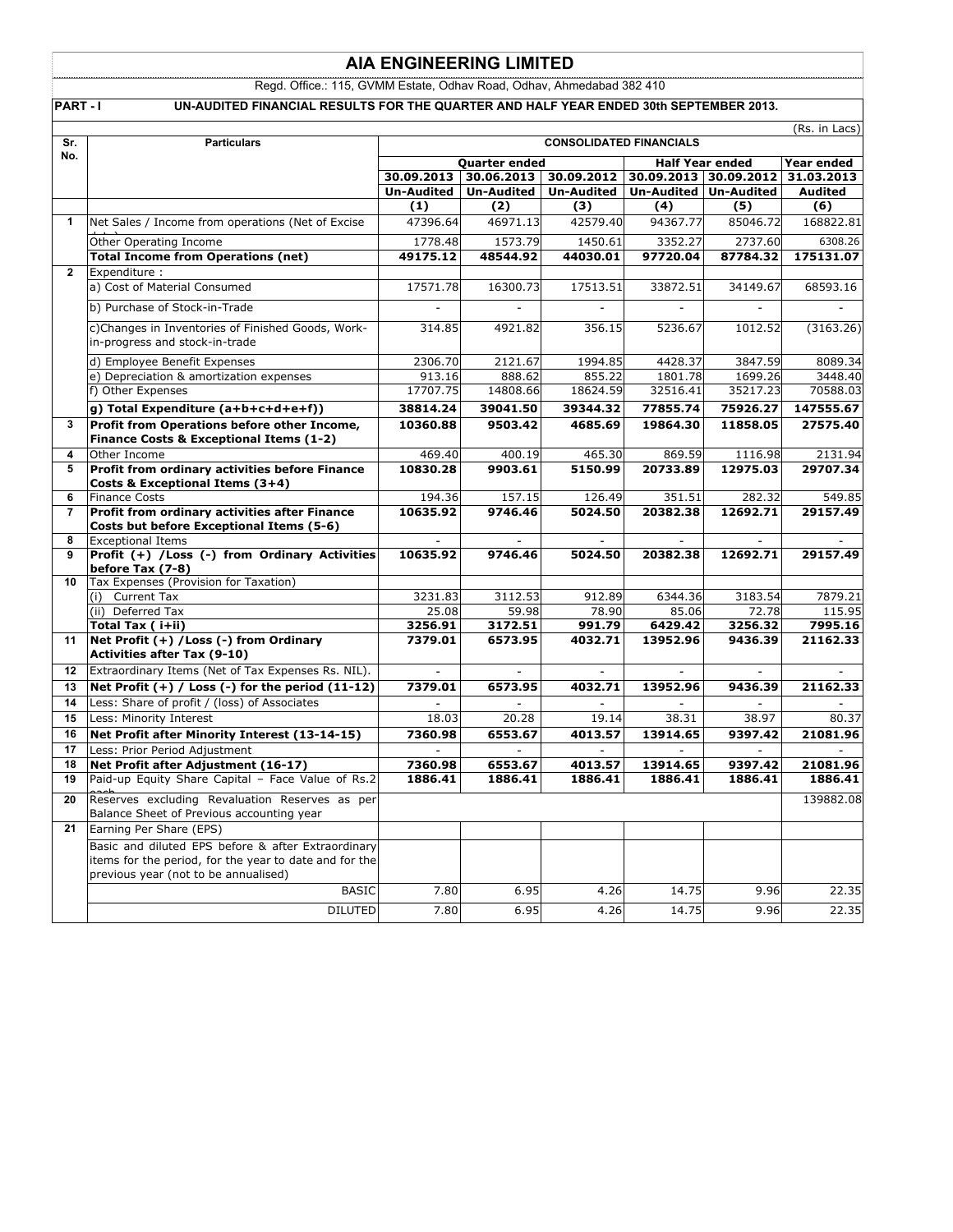|                                                             | <b>AIA ENGINEERING LIMITED</b>                                                                                                                          |                      |                          |            |                        |                       |            |  |
|-------------------------------------------------------------|---------------------------------------------------------------------------------------------------------------------------------------------------------|----------------------|--------------------------|------------|------------------------|-----------------------|------------|--|
|                                                             | Regd. Office.: 115, GVMM Estate, Odhav Road, Ahmedabad 382 410<br>UN-AUDITED FINANCIAL RESULTS FOR THE QUARTER AND HALF YEAR ENDED 30th SEPTEMBER 2013. |                      |                          |            |                        |                       |            |  |
| <b>PART-II</b>                                              |                                                                                                                                                         |                      |                          |            |                        |                       |            |  |
| Sr.<br><b>Particulars</b><br><b>CONSOLIDATED FINANCIALS</b> |                                                                                                                                                         |                      |                          |            |                        |                       |            |  |
| No.                                                         |                                                                                                                                                         | <b>Ouarter ended</b> |                          |            | <b>Half Year ended</b> |                       | Year ended |  |
|                                                             |                                                                                                                                                         | 30.09.2013           | 30.06.2013               | 30.09.2012 |                        | 30.09.2013 30.09.2012 | 31.03.2013 |  |
| А.                                                          | <b>PARTICULARS OF SHAREHOLDING</b>                                                                                                                      |                      |                          |            |                        |                       |            |  |
| 1                                                           | Public Shareholding                                                                                                                                     |                      |                          |            |                        |                       |            |  |
|                                                             | No. of Equity Shares                                                                                                                                    | 36171250             | 36171250                 | 36171250   | 36171250               | 36171250              | 36171250   |  |
|                                                             | Percentage of Shareholding                                                                                                                              | 38.35%               | 38.35%                   | 38.35%     | 38.35%                 | 38.35%                | 38.35%     |  |
| $\overline{2}$                                              | Promoters & Promoter group Shareholding                                                                                                                 |                      |                          |            |                        |                       |            |  |
|                                                             | (a) - Pledged/Encumbered - Number of Shares                                                                                                             | <b>NIL</b>           | <b>NIL</b>               | <b>NIL</b> | <b>NIL</b>             | NIL                   | <b>NIL</b> |  |
|                                                             | - Percentage of shares (as a % of the total shareholding<br>of promoter and promoter group)                                                             | N.A.                 | N.A.                     | N.A.       | N.A.                   | N.A.                  | N.A.       |  |
|                                                             | - Percentage of shares (as a % of the total share<br>capital of the Company).                                                                           | N.A.                 | N.A.                     | N.A.       | N.A.                   | N.A.                  | N.A.       |  |
|                                                             | Non-encumbered<br>(b)                                                                                                                                   |                      |                          |            |                        |                       |            |  |
|                                                             | - Number of Shares                                                                                                                                      | 58149120             | 58149120                 | 58149120   | 58149120               | 58149120              | 58149120   |  |
|                                                             | - Percentage of shares (as a % of the total shareholding<br>of promoter and promoter group)                                                             | 100%                 | 100%                     | 100%       | 100%                   | 100%                  | 100%       |  |
|                                                             | - Percentage of shares (as a % of the total share<br>capital of the Company).                                                                           | 61.65%               | 61.65%                   | 61.65%     | 61.65%                 | 61.65%                | 61.65%     |  |
|                                                             | <b>Particulars</b>                                                                                                                                      |                      | 3 month ended 30.09.2013 |            |                        |                       |            |  |

|   | <b>Particulars</b>                             | 3 month engeg 30.09.2013 |
|---|------------------------------------------------|--------------------------|
| в | <b>INVESTOR COMPLAINTS</b>                     |                          |
|   | Pending at the beginning of the year           | NIL                      |
|   | Received during the quarter                    |                          |
|   | Disposed of during the quarter                 |                          |
|   | Remaining unresolved at the end of the quarter | ΝIJ                      |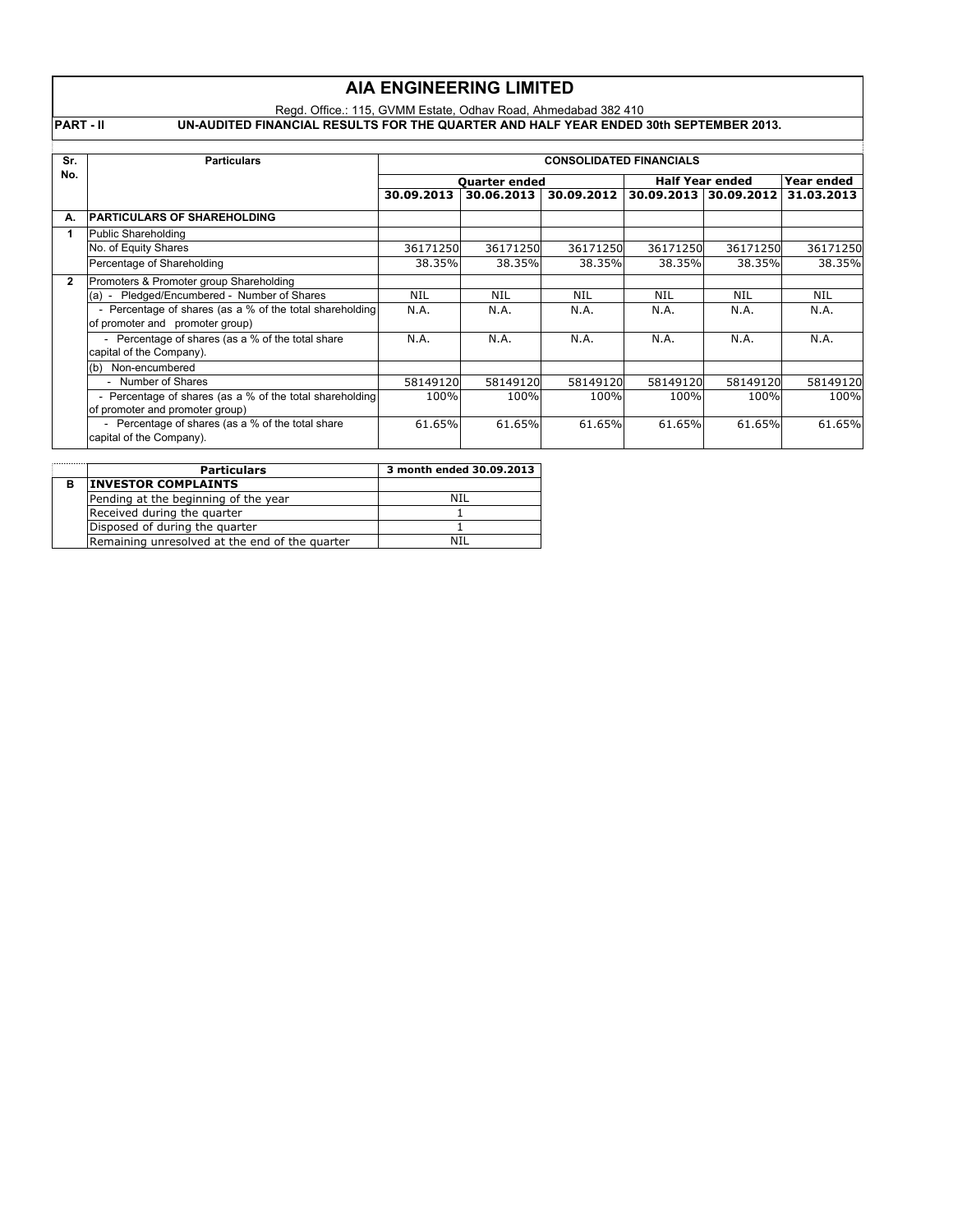#### **NOTES**

- **1** The above Un-audited Financial Results for the Quarter and Half year ended 30th September 2013 have been reviewed by the Audit Committee and were taken on record by the Board of Directors in their respective meetings held on 1st November 2013.
- **2** The Company has only one primary segment i.e. manufacturing of High Chrome Mill Internals.
- **3** The Un-audited Financial Results for the Quarter and Half Year ended 30th September 2013 have been Limited Reviewed by the Statutory Auditors of the Company.
- **4** The consolidated Finanical Results comprises of the results of the parent company i.e. AIA Engineering Ltd. and its subsidiaries viz. Welcast Steels Ltd., Bangalore, DCPL Foundries Ltd., Trichy, Vega Industries (Middle East) F.Z.E.,UAE, Vega Industries Ltd., U.K., Vega Industries Ltd., U.S.A., Vega Steel Industries (RSA) Pty. Ltd., South Africa and Wuxi Weigejia Trade Co. Ltd., China.
- **5** Statement of Assets and Liabilities as at 30.09.2013:

| <b>Particulars</b>                             | (Rs. in Lacs)<br><b>STANDALONE</b><br><b>CONSOLIDATED</b> |                     |                     |                     |  |
|------------------------------------------------|-----------------------------------------------------------|---------------------|---------------------|---------------------|--|
|                                                | As at<br>30.09.2013                                       | As at<br>31.03.2013 | As at<br>30.09.2013 | As at<br>31.03.2013 |  |
|                                                | <b>Un-audited</b>                                         | <b>Audited</b>      | <b>Un-audited</b>   | <b>Audited</b>      |  |
| <b>EQUITY AND LIABILITIES</b><br>A             |                                                           |                     |                     |                     |  |
| <b>1 SHAREHOLDERS FUND:</b>                    |                                                           |                     |                     |                     |  |
| (a) Capital                                    | 1,886.41                                                  | 1,886.41            | 1,886.41            | 1,886.41            |  |
| (b) Reserves and Surplus                       | 118,166.00                                                | 106,485.45          | 158,081.14          | 139,893.79          |  |
| Sub-total - Shareholders' funds                | 120,052.41                                                | 108,371.86          | 159,967.55          | 141,780.20          |  |
| 2 Share application money pending<br>allotment |                                                           |                     |                     |                     |  |
| <b>3 Minority Interest</b>                     |                                                           | $\blacksquare$      | 846.73              | 808.41              |  |
| 4 Non-Current Liabilities:                     |                                                           |                     |                     |                     |  |
| (a) Long-term Borrowings                       | 10,622.77                                                 | 10,544.45           | 10,802.00           | 10,632.66           |  |
| (b) Deferred Tax Liabilities (net)             | 2,055.81                                                  | 1,966.46            | 1,920.60            | 1,320.79            |  |
| (c) Other long-term liabilities                |                                                           |                     |                     |                     |  |
| (d) Long-term Provisions                       | 420.00                                                    | 365.14              | 680.40              | 590.11              |  |
| Sub-total - Non-Current Liabilities            | 13,098.58                                                 | 12,876.05           | 13,403.00           | 12,543.56           |  |
| <b>5</b> Current Liabilities:                  |                                                           |                     |                     |                     |  |
| (a) Short-term Borrowings                      | 1,566.00                                                  | 4143.32             | 2,895.05            | 5,243.33            |  |
| (b) Trade Payables                             | 5,769.86                                                  | 8,590.21            | 7,770.39            | 11,263.58           |  |
| (c) Other Current liabilities                  | 9,411.12                                                  | 2,147.91            | 17,576.17           | 5,323.05            |  |
| (d) Short-term Provisions                      | 7,782.07                                                  | 6,822.28            | 8,248.46            | 7,503.59            |  |
| Sub-total - Current Liabilities                | 24,529.05                                                 | 21,703.72           | 36,490.07           | 29,333.55           |  |
| <b>TOTAL - EQUITY AND LIABILITIES</b>          | 157,680.04                                                | 142,951.63          | 210,707.35          | 184,465.72          |  |
| <b>B. ASSETS</b>                               |                                                           |                     |                     |                     |  |
| 1 Non-Current Assets:                          |                                                           |                     |                     |                     |  |
| (a) Fixed Assets                               | 41,099.62                                                 | 37,072.61           | 43,575.14           | 39,449.48           |  |
| (b) Goodwill on Consolidation                  |                                                           |                     | 1451.74             | 1,424.55            |  |
| (c) Non-Current Investments                    | 1,546.50                                                  | 1,546.00            | 0.60                | 739.63              |  |
| (d) Deferred Tax Assets (Net)                  |                                                           |                     |                     |                     |  |
| (e) Long term loans and advances               | 1,535.96                                                  | 976.09              | 2,267.52            | 1,645.92            |  |
| (f) Other Non Current Assets                   | 64.76                                                     | 91.59               | 222.86              | 373.38              |  |
| Sub-total - Non-Current Assets                 | 44,246.84                                                 | 39,686.29           | 47,517.86           | 43,632.96           |  |
| 2 Current Assets:                              |                                                           |                     |                     |                     |  |
| (a) Current Investments                        | 40,513.33                                                 | 17,657.88           | 41,519.02           | 18,670.35           |  |
| (b) Inventories                                | 17,824.68                                                 | 20,964.29           | 35,357.91           | 40,298.14           |  |
| (c) Trade Receivables                          | $20,552.\overline{35}$                                    | 23,352.31           | 37,793.11           | 34,007.17           |  |
| (d) Cash and Cash equivalents                  | 10,913.83                                                 | 20,858.01           | 24,490.20           | 27,913.56           |  |
| (e) Short Term Loans and advances              | 18,105.70                                                 | 20,352.24           | 18,498.34           | 19,862.92           |  |
| (f) Other Current Assets                       | 5,523.31                                                  | 80.61               | 5,530.91            | 80.62               |  |
| Sub-total - Current Assets                     | 113,433.20                                                | 103,265.34          | 163,189.49          | 140,832.76          |  |
| <b>TOTAL - ASSETS</b>                          | 157,680.04                                                | 142,951.63          | 210,707.35          | 184,465.72          |  |

**6** The Company has acquired 7780 Equity Shares of the face value of Rs.10 each of Welcast Steels Ltd. (WSL). In view of the said acquisition, the Shareholding of the Company in WSL has gone up from 456881 Equity Shares (71.59%) to 464661 Equity Shares (72.80%) with effect from 17.10.2013.